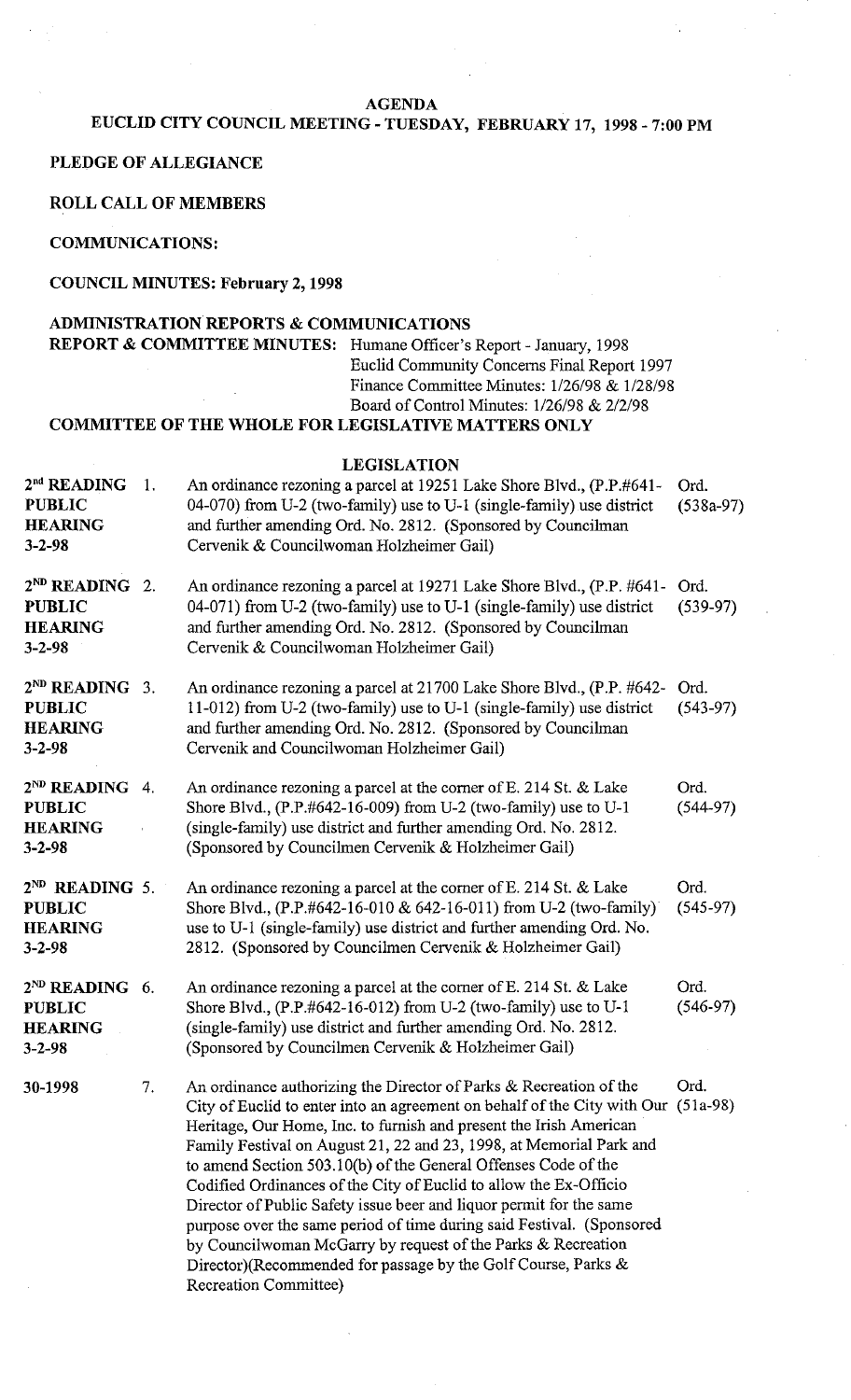| <b>Tabled</b>                      | 8.  | An ordinance authorizing the CS&ED Director of the City of Euclid to<br>execute a professional service contract with the Danter Company, Inc.<br>of Columbus, Ohio relating to a proposal for converting existing Euclid<br>apartment communities to condominiums and for the development of<br>an adjacent marina complex for an amount not to exceed fourteen<br>thousand dollars. (Sponsored by Councilwoman McGarry)<br>(Recommended for passage by the Golf Course, Parks & Recreation<br>Committee) | Ord.<br>$(53-98)$ |
|------------------------------------|-----|-----------------------------------------------------------------------------------------------------------------------------------------------------------------------------------------------------------------------------------------------------------------------------------------------------------------------------------------------------------------------------------------------------------------------------------------------------------------------------------------------------------|-------------------|
| Amended<br>31-1998                 | 9.  | A resolution of intent adopting and approving the attached 1998 Capital Res.<br>Improvement Program. (Sponsored by Mayor Oyaski) (Recommended (68a-98)<br>for passage by the Finance Committee)                                                                                                                                                                                                                                                                                                           |                   |
| 32-1998                            | 10. | A resolution approving the use of submerged lands for property located Res.<br>at 80 East 252 Street in the City of Euclid so that the owner can<br>undertake lake shore protection measures. (Sponsored by<br>Councilwoman McGarry by request of the Law Director)                                                                                                                                                                                                                                       | $(69-98)$         |
| 33-1998                            | 11. | A resolution approving the use of submerged lands for property located Res.<br>at the end of East 250 Street and Lake Shore Blvd., P.P. #644-07-004,<br>in the City of Euclid so that the owner can undertake lake shore<br>protection measures. (Sponsored by Councilwoman McGarry by<br>request of the Law Director)                                                                                                                                                                                    | $(70-98)$         |
| 34-1998                            | 12. | An ordinance amending Chapter 785 of the Business Regulation &<br>Taxation Code of the Codified Ordinances of the City of Euclid by the<br>addition of new subsections (a), (b) and (c) to Section 785.02, setting<br>forth the requirement for obtaining a license to sell deadly or concealed<br>weapons or ammunition in the City of Euclid. (Sponsored by Mayor<br>Oyaski)                                                                                                                            | Ord.<br>$(71-98)$ |
| Service<br>Committee               | 13. | A resolution authorizing the Bus Right-Of-Way License Agreement<br>between the City of Euclid and the Greater Cleveland Regional Transit<br>Authority ("GCRTA") for GCRTA's use of the property at East 222 <sup>nd</sup><br>Street and Euclid Ave., P.P. # 647-36-032, 033, 034 and 035, as a bus<br>turnaround. (Sponsored by Mayor Oyaski)                                                                                                                                                             | Res.<br>$(73-98)$ |
| Planning &<br>Zoning<br>Commission | 14. | An emergency ordinance amending Chapter 1395 of the Planning $\&$<br>Zoning Code of the Codified Ordinances of the City of Euclid as<br>outlined below. (Sponsored by Councilwoman McGarry)                                                                                                                                                                                                                                                                                                               | Ord.<br>$(74-98)$ |
| 35-1998                            | 15. | An ordinance authorizing the Director of Parks & Recreation of the<br>City of Euclid to purchase various supplies from LESCO and North<br>Coast Distributing for the maintenance of Briardale Greens Golf<br>Course. (Sponsored by Councilwoman McGarry by request of the<br>Parks & Recreation Director)                                                                                                                                                                                                 | Ord.<br>$(75-98)$ |
| 36-1998                            | 16. | An ordinance authorizing the Director of Parks $\&$ Recreation of the<br>City of Euclid to enter into a contract after advertising for bids for the<br>re-coating of six (6) tennis courts in Memorial Park for an amount not<br>to exceed fifteen thousand dollars and 00/100 (\$15,000.00).<br>(Sponsored by Councilwoman McGarry by request of the Parks &<br>Recreation Director)                                                                                                                     | Ord.<br>$(77-98)$ |
| 37-1998                            | 17. | An ordinance authorizing the Director of Public Service of the City of<br>Euclid to enter into a contract after advertising for bids for the East<br>200 <sup>th</sup> Street Waterline Project. (Sponsored by Councilman Gallagher<br>by request of the Service Director)                                                                                                                                                                                                                                | Ord.<br>$(78-98)$ |

 $\label{eq:2.1} \frac{1}{\sqrt{2}}\int_{\mathbb{R}^3}\frac{1}{\sqrt{2}}\left(\frac{1}{\sqrt{2}}\right)^2\frac{1}{\sqrt{2}}\left(\frac{1}{\sqrt{2}}\right)^2\frac{1}{\sqrt{2}}\left(\frac{1}{\sqrt{2}}\right)^2.$ 

 $\label{eq:2} \frac{1}{2} \int_{\mathbb{R}^3} \frac{1}{\sqrt{2}} \, \mathrm{d} \mu \, \mathrm{d} \mu \, \mathrm{d} \mu \, \mathrm{d} \mu \, \mathrm{d} \mu \, \mathrm{d} \mu \, \mathrm{d} \mu \, \mathrm{d} \mu \, \mathrm{d} \mu \, \mathrm{d} \mu \, \mathrm{d} \mu \, \mathrm{d} \mu \, \mathrm{d} \mu \, \mathrm{d} \mu \, \mathrm{d} \mu \, \mathrm{d} \mu \, \mathrm{d} \mu \, \mathrm{d} \mu \, \mathrm{d} \mu \, \mathrm{d} \mu \, \mathrm$ 

 $\sim$   $\sim$ 

 $\sim$ 

 $\sim$ 

 $\sim$  10  $^{\circ}$